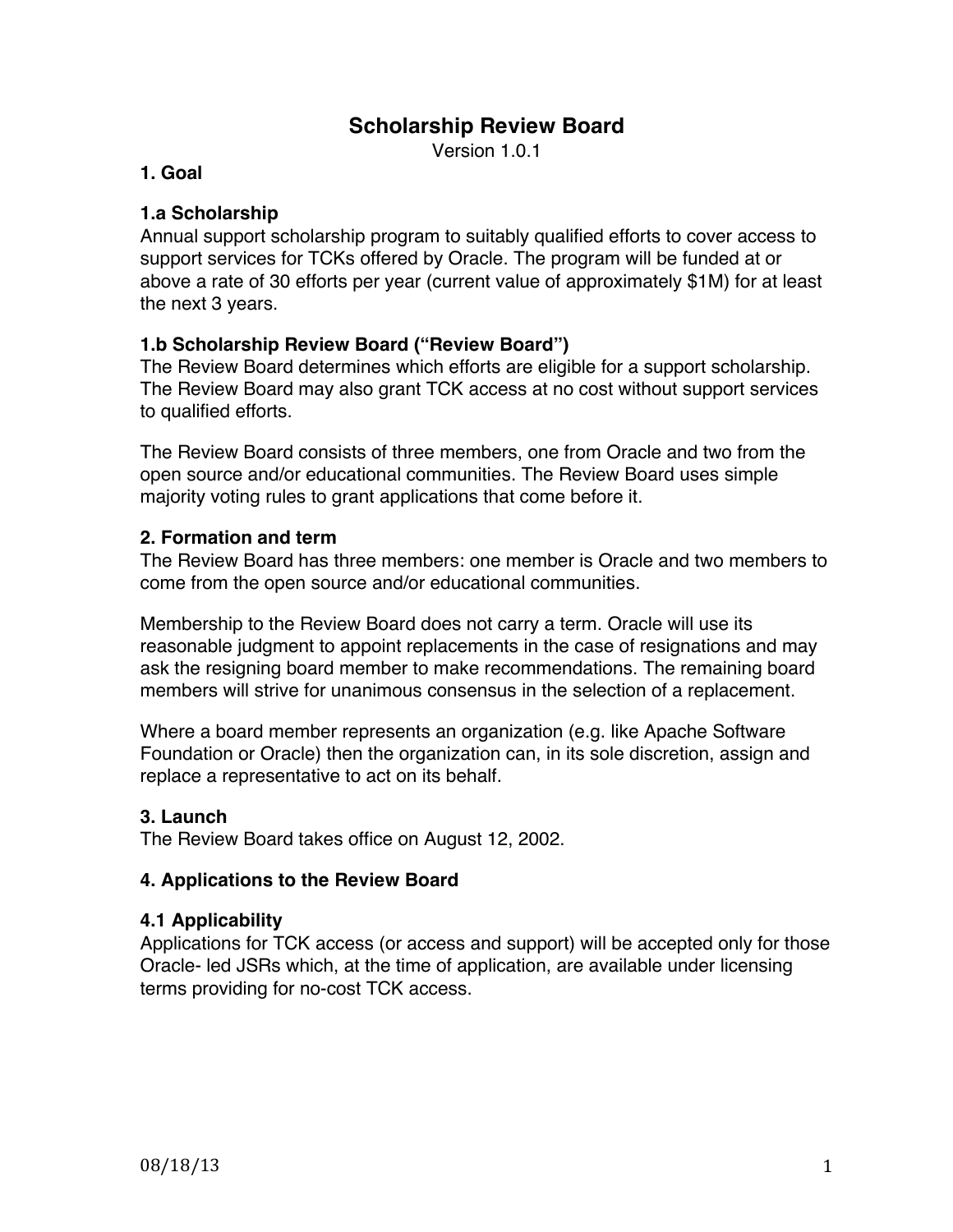# **4.2 Determining legal qualification**

The Review Board reviews those efforts that legally qualify. Oracle will assess each application and advise the Review Board of the applications that legally qualify. Both organizational and individual efforts can qualify:

- A legally organized not-for-profit (such as a "501 [c][3]" corporation) that is not owned or effectively controlled, based on prevailing standards of law in the applicable jurisdiction, by a commercial interest, that uses the TCK for the purpose of developing and distributing a compatible, noncommercial, independent implementation of a Spec.
- An individual not acting for or on behalf of a legally organized entity that uses the TCK for the purpose of developing and distributing a compatible, noncommercial, independent implementation of a Spec.

Noncommercial means an implementation that is not used by the applicant for direct or indirect commercial or strategic gain or advantage.

Oracle will inform the Review Board which applications were found not to qualify, including the reasons for failing. All applications will be visible to the Review Board.

The Review Board will subsequently establish that such entity is ready to begin testing its credible implementation of the Spec in question.

### **4.3 Determining credibility of the effort**

The Review Board determines the credibility of the effort that is requesting TCK access (with or without support). The Review Board will assess among other things whether the applicant is the original developer, or the steward of at least a substantial portion of the product and how far along the applicant is in the development of the product, the applicant's success record with other projects.

The Review Board will use this information and other factors in its voting to approve the application.

# **4.4 Voting**

The Board will vote on qualified applications in a timely manner, if possible within one month of receipt of the application. Simple majority rules will apply to determine the outcome of the vote. The applicant will be informed of the outcome within one week of the vote concluding.

If the vote is in favor of the applicant, the applicant will be sent further instructions and the Review Board will pass on management of the application to Oracle.

The Review Board's decisions on applications will be final.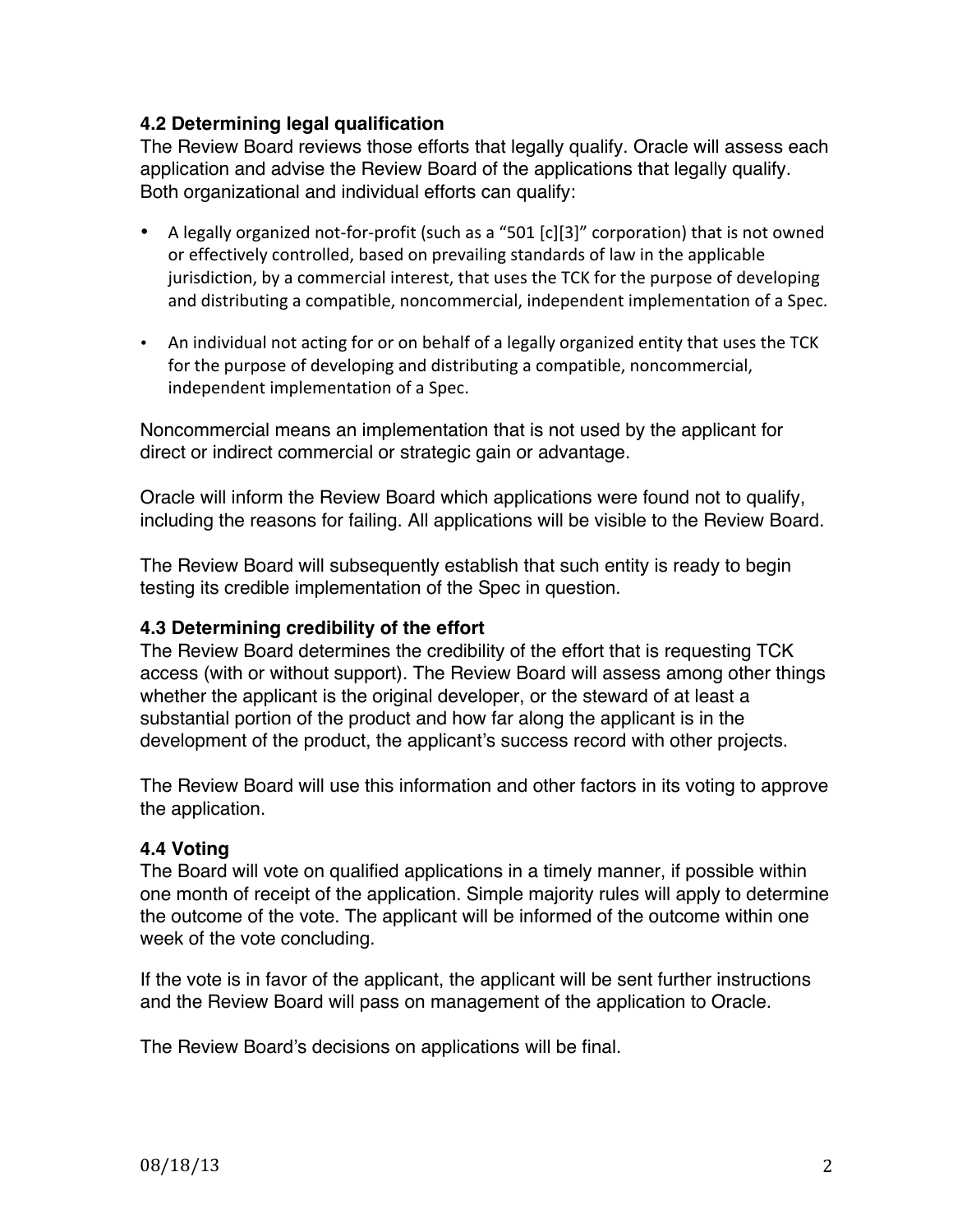# **4.5 Application requirements**

An effort that is applying for a support scholarship or that is applying for TCK access without support may be asked to provide:

- Identification (who are you?)
- Contact information
- For organizations:
	- Legal status
	- Organizational structure including bylaws, decision-making process, ownership
	- Funding
- For individuals:
	- Employment information, including whether the person is a business owner
- Description of the effort it is undertaking, the product it is developing
- A schedule
- Which JSR(s) it is applying for
- If support is requested or access only

An organization that is applying will be urged to provide a single point of contact.

#### **5. Tracking of grants**

Oracle will provide the Review Board with facilities to track which grants were awarded, which applications were approved or rejected and so on.

When an applicant is granted a support scholarship, the applicant will be contacted by the appropriate Oracle organization. In order to receive the TCK (and support if granted) the applicant will need to agree with and sign the TCK license agreement for that TCK.

The organization within Oracle responsible for providing support for Oracle's TCK will report quarterly via e-mail to the Review Board on the status and progress of the applications that were granted support services.

### **6. Web presence**

There shall be clearly identified pages on

http://www.oracle.com/technetwork/java/index.html dedicated to the Scholarship support program. This web area shall contain among other things: the goals of the program, the formation of the Review Board, application requirements and decision rules.

Information on the grants awarded by the Board will also be available from these web pages.

The web location will be http://www.oracle.com/technetwork/java/index-137188.html.